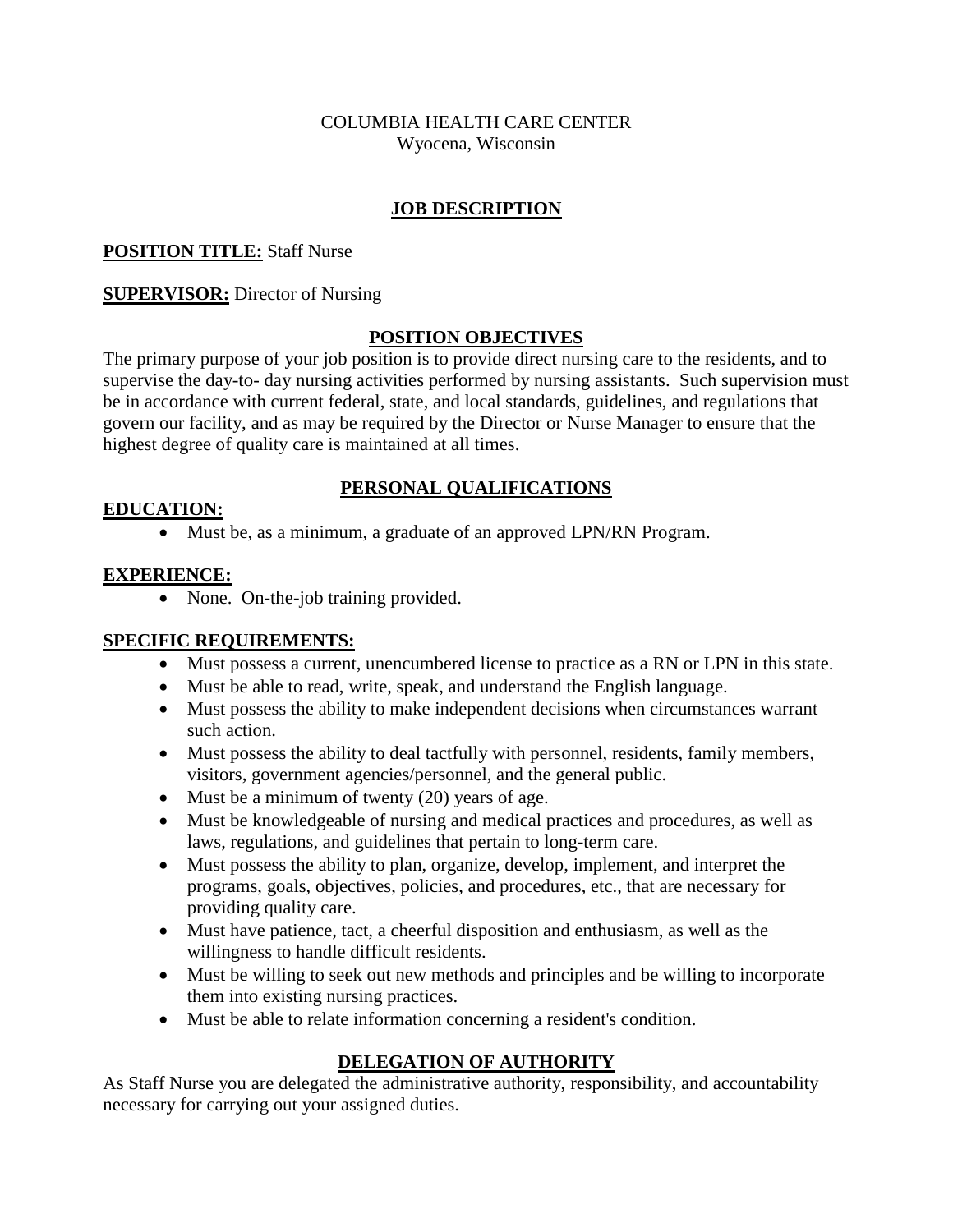## **MAJOR DUTIES AND RESPONSIBILITIES**

# **ADMINISTRATIVE FUNCTIONS:**

- Direct the day-to-day functions of the nursing assistants in accordance with current rules, regulations, and guidelines that govern the long-term care facility.
- Ensure that all nursing personnel assigned to you follow the written policies and procedures that govern the day-to-day functions of the nursing service department.
- Ensure that the Nursing Service Procedure Manual is followed in rendering nursing care.
- Cooperate with other resident services when coordinating nursing services to ensure that the resident's total regimen of care is maintained.
- Ensure that all nursing service personnel are following their respective job description.
- Perform administrative duties such as completing medical forms, reports, evaluations, studies, charting, etc., as necessary.
- Participate in the development, maintenance and implementation of the facility's quality assurance program for the nursing service department.
- Assist in planning the nursing services portion of the resident's discharge plan as necessary.
- Participate in surveys (inspections) made by authorized government agencies.
- Make written and oral reports/recommendations concerning the activities of your shift as required.
- Periodically review the department's policies, procedure manuals, job descriptions, etc. Make recommendations for revisions.
- Meet with your assigned nursing staff, as well as support personnel, in planning the shifts services, programs, and activities.
- Interpret the department's policies and procedures to personnel, residents, visitors, and government agencies as required.
- Admit, transfer, and discharge residents as required.
- Complete accident/incident reports as necessary.

# **CHARTING AND DOCUMENTATION:**

- Fill out and complete accident/incident reports. Submit as required.
- Chart all accidents/incidents involving the resident. Follow established procedures.
- Chart nurses' notes in an informative and descriptive manner that reflects the care provided to the residents, as well as the resident's response to the care.
- Complete and file required recordkeeping forms/charts upon the resident's admission, transfer, and/or discharge.
- Receive telephone orders from physicians and record on the Physicians' Order Form.
- Record new/changed diet orders. Forward information to the Dietary Department.
- Transcribe physician's orders to resident charts, cardex, and medication cards, treatment/care plans, as required.
- Report all discrepancies noted concerning physician's orders, diet change, charting error, etc., to the Nurse Manager.
- Perform routine charting duties as required and in accordance with our established Charting and Documentation Policies and Procedures.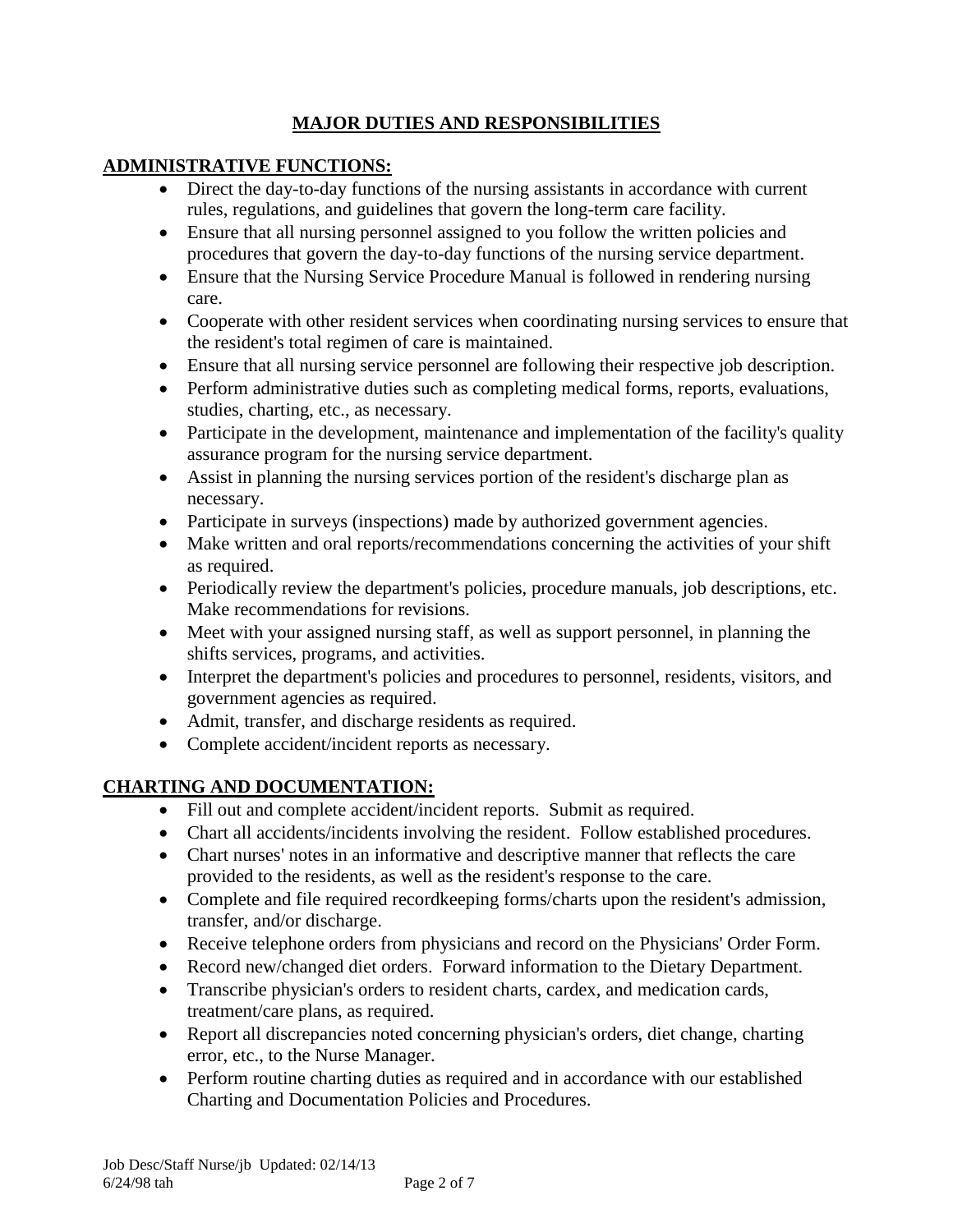Sign and date all entries made in the resident's medical record.

## **DRUG ADMINISTRATION FUNCTIONS:**

- Prepare and administer medications as ordered by the physician.
- Assure that prescribed medication for one resident is not administered to another.
- Verify the identity of the resident before administering the medication/treatment.
- Order prescribed medications, supplies, and equipment as necessary, and in accordance with our established policies.
- Ensure that an adequate supply of floor stock medications, supplies, and equipment are on hand to meet the nursing needs of the residents. Report needs to the Nurse Manager.
- Ensure that narcotic records are accurate for your shift.
- Dispose of drugs and narcotics as required, and in accordance with our established procedures.
- Review medication cards for completeness of information, accuracy in the transcription of the physician's order, and adherence to stop order policies.
- Notify the Nurse Manager of all drug and narcotic discrepancies noted on you shift.

## **PERSONNEL FUNCTIONS:**

- Inform the Nurse Manager of staffing needs when assigned personnel fail to report to work.
- Develop work assignments, and/or assist in completing and performing such tasks.
- Make daily rounds of your unit to ensure that nursing service personnel are performing their work assignments in accordance with acceptable nursing standards. Report problem areas to the Nurse Manager.
- Review complaints and grievances made or filed by your assigned personnel. Make appropriate reports to the Nurse Manager as required or as may be necessary.
- Ensure that disciplinary action is administered fairly and without regard to race, color, creed, national origin, age, sex, religion, handicap, or martial status.
- Develop and maintain a good working rapport with inter- departmental personnel, as well as other departments within the facility to assure that nursing services and activities can be adequately maintained to meet the needs of the residents.
- Assure that department personnel, residents, and visitors follow the departments established policies and procedures at all times.
- Create and maintain an atmosphere of warmth, personal interest, and positive emphasis, as well as a calm environment throughout the unit and shift.
- Meet with your shift's nursing personnel, on a regularly scheduled basis, to assist in identifying and correcting problem areas, and/or the improvement of services.
- Review and evaluate your department's work force and make recommendations to the Nurse Manager.
- Participate in determining your shifts staffing requirements, employee performance evaluations, and making recommendations to the Nurse Manager concerning employee dismissals, transfers, etc.
- Give/receive the nursing report upon reporting in and ending shift duty hours.
- Provide leadership to nursing personnel assigned to your unit/shift.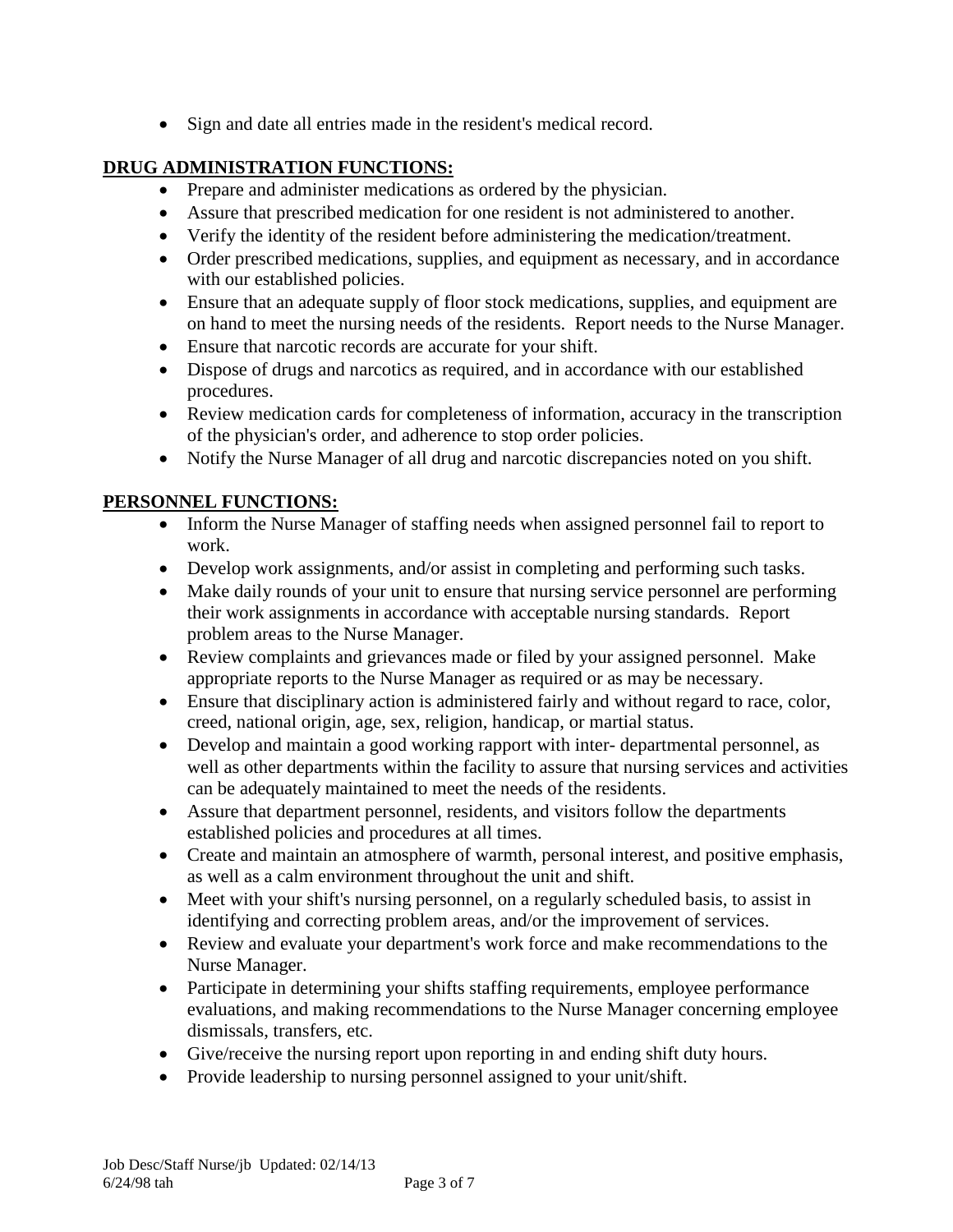## **NURSING CARE FUNCTIONS:**

- Inform nursing personnel of new admissions, their expected time of arrival, room assignment, etc.
- Ensure that rooms are ready for new admissions.
- Greet newly admitted residents upon admission. Escort to room as necessary.
- Make rounds with physicians as necessary.
- Implement and maintain established nursing objectives and standards.
- Cooperate with and coordinate social and activity programs with nursing service schedules.
- Make independent decisions concerning nursing care.
- Notify the Nurse Manager when a resident is involved in an accident or incident.
- Make periodic checks to assure that prescribed treatments are being properly administered by nursing assistants and to evaluate the resident's physical and emotional status.
- Administer professional services such as; catheterization, tube feedings, suction, applying and changing dressings/bandages, packs, colostomy, and drainage bags, taking blood, giving massages, and range of motion exercises, care of the dead/dying, etc., as required.
- Participate in the orientation of new resident/family members to the facility.
- Meet with residents, and/or family members, as necessary. Report problem areas to the Nurse Manager.
- Admit, transfer, and discharge residents as necessary.
- Review the resident's chart for specific treatments, medication orders, diets, etc., as necessary.
- Carry out restorative and rehabilitative programs, to include self-help and care.
- Check foods brought into the facility by the resident's family/visitors to assure that it is within the resident's dietary allowances. Report problem areas to the Nurse Manager and Director of Food Service.
- Inspect the nursing service treatment areas daily to ensure that they are maintained in a clean and safe manner.
- Consult with the resident's attending physician in providing the resident's care, treatment, rehabilitation, etc., as necessary.
- Notify the resident's attending physician and next-of-kin when there is a change in the resident's condition.
- Work with the facility's consultants and implement those changes authorized by the Nurse Manager.
- Call funeral homes when requested by the family. Ensure that established postmortem procedures are followed.
- Use restraints when necessary and in accordance with our facilities policies and procedures.
- Make independent decisions concerning nursing care.
- Obtain sputum, urine, and any other lab tests as ordered.
- Take and record TPRs, blood pressures, etc., as necessary.
- Monitor seriously ill residents as necessary.
- Inform family members of the death of resident as necessary.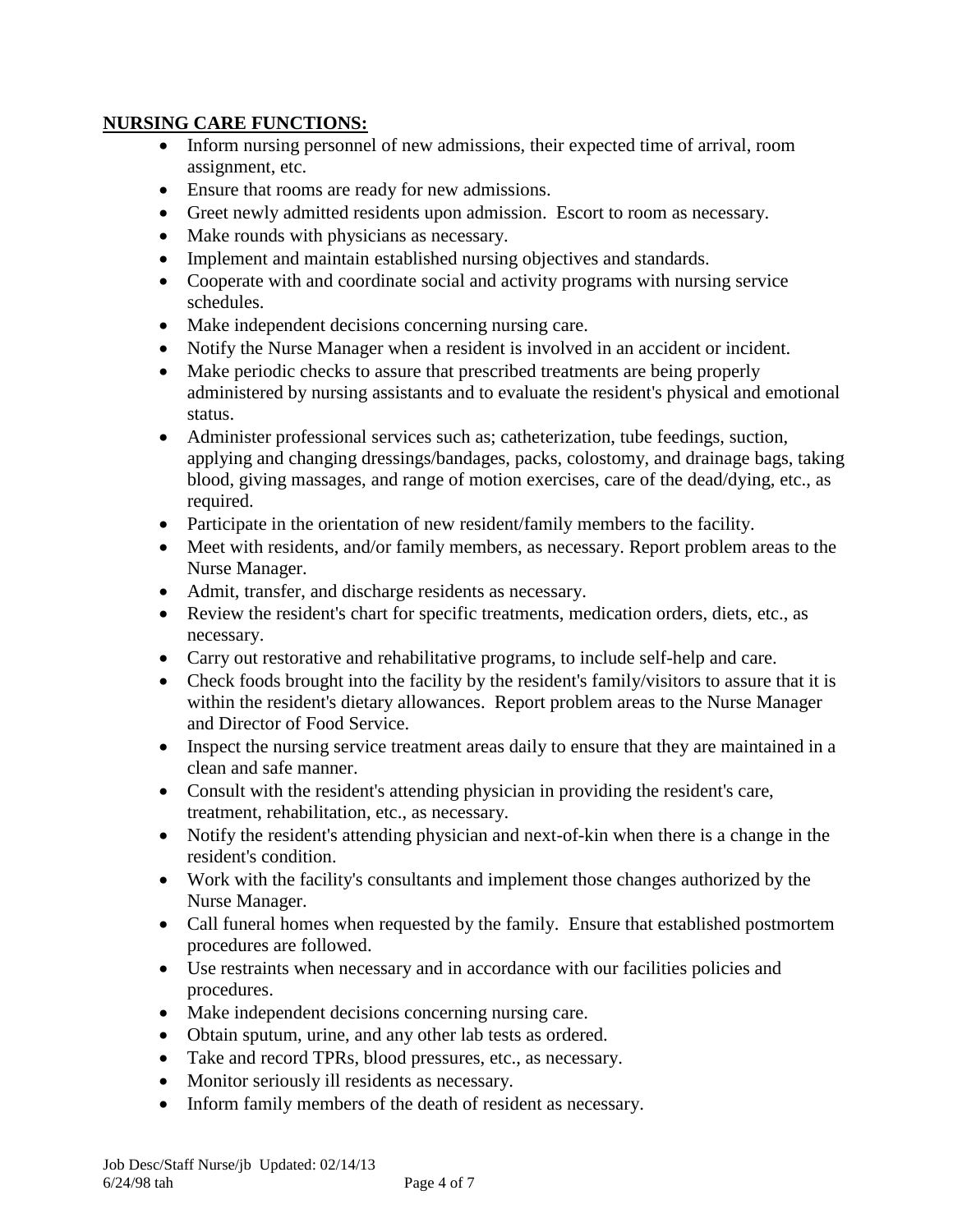# **STAFF DEVELOPMENT:**

- Participate in the development, planning, conducting, and scheduling of inservice training classes that provides instructions on "how to do the job", and ensures a well educated nursing services department.
- Implement, and maintain an effective orientation program that orients the new employee to your shift, its policies and procedures, and to his/her job position and duties.
- Assist in standardizing the methods in which work will be accomplished.
- Attend and participate in continuing educational programs designed to keep you abreast of changes in your profession, as well as to maintain your license on a current status.

## **SAFETY AND SANITATION:**

- Monitor your assigned personnel to assure that they are following established safety regulations in the use of equipment and supplies.
- Ensure that your assigned work areas (i.e., nurses' stations, medicine preparation rooms, etc.) are maintained in a clean and sanitary manner.
- Ensure that your unit's resident care rooms, treatment areas, etc., are maintained in a clean, safe, and sanitary manner.
- Ensure that your assigned nursing personnel follow established departmental policies and procedures, including dress codes.
- Ensure that your assigned personnel participate in and conduct all fire safety and disaster preparedness drills in a safe and professional manner.
- Participate in the development, implementation, and maintenance of the infection control program for monitoring communicable and/or infectious diseases among the residents and personnel.
- Ensure that your assigned personnel follow established infection control procedures when isolation precautions become necessary.
- Participate in the development, implementation, and maintenance of the procedures for reporting hazardous conditions or equipment.
- Ensure that your assigned personnel follow established handwashing techniques in the administering of nursing care procedures.

# **EQUIPMENT AND SUPPLIES:**

- Recommend to the Nurse Manager the equipment and supply needs of your unit.
- Assure that a stock level of medications, medical supplies, equipment, etc., is maintained on your unit at all times to adequately meet the needs of the resident.
- Participate in the development and implementation of the procedures for the safe operation of all nursing service equipment.
- Ensure that only trained and authorized personnel operate your unit's equipment.
- Ensure that all personnel operate nursing service equipment in a safe manner.
- Monitor nursing procedures to ensure that nursing service supplies are used in an efficient manner to avoid waste.

## **CARE PLAN AND ASSESSMENT FUNCTIONS:**

Review care plans daily to ensure that appropriate care is being rendered.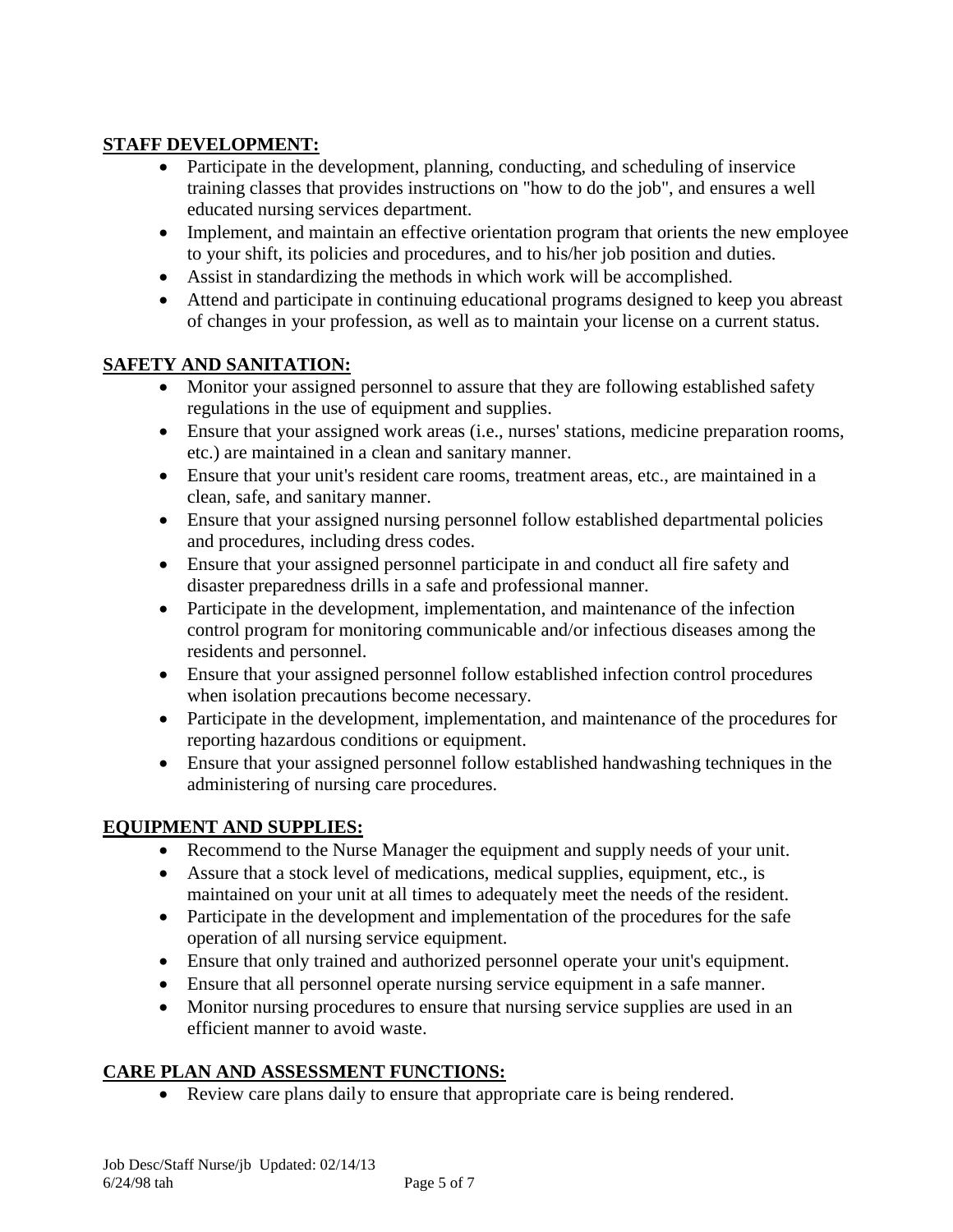- Change in condition is made on the care plan.
- Ensure that your nurses' notes reflect that the care plan is being followed.
- Review resident care plans for appropriate resident goals, problems, approaches, and revisions based on nursing needs.
- Ensure that your assigned nursing assistants are aware of the resident care plans and that they are used in administering daily care to the residents.

## **RESIDENT RIGHTS:**

- Maintain the confidentiality of all residents care information.
- Monitor nursing care to assure that all residents are treated fairly, and with kindness, dignity, and respect.
- Ensure that all nursing care is provided in privacy and that nursing service personnel knock before entering the resident's room.
- Ensure that all nursing service personnel are knowledgeable of the residents' rights and responsibilities.
- Review complaints and grievances made by the resident and make a written/oral report to the Nurse Manager indicating what action(s) were taken to resolve the complaint or grievance.
- Make written record of the resident's complaints and/or grievances that indicates the action taken to resolve the complaint and the current status of the complaint.

## **MISCELLANEOUS:**

- Assist in training department personnel in identifying tasks that involve potential exposure to blood/body fluids.
- Assist the Director in planning clinical supervision for nurse aides in training.
- Provide data to the Quality Assurance & Assessment Committee as requested.
- Assure that nursing personnel follow established procedures in the use and disposal of personal protective equipment.

## **WORKING CONDITIONS:**

- Works in office area(s) as well as throughout the nursing service area (i.e., drug rooms, nurses' stations, resident rooms, etc.).
- Sits, stands, bends, lifts, and moves intermittently during working hours.
- Is subject to frequent interruptions.
- Is involved with residents, personnel, visitors, government agencies/personnel etc., under all conditions and circumstances.
- Is subject to hostile and emotionally upset residents, family members, personnel, and visitors,
- Communicates with the medical staff, nursing personnel, and other department supervisors.
- Works beyond normal working hours, and in other positions temporarily, when necessary.
- Attends and participates in continuing educational programs.
- Is subject to falls, burns from equipment, odors, etc., throughout the workday.